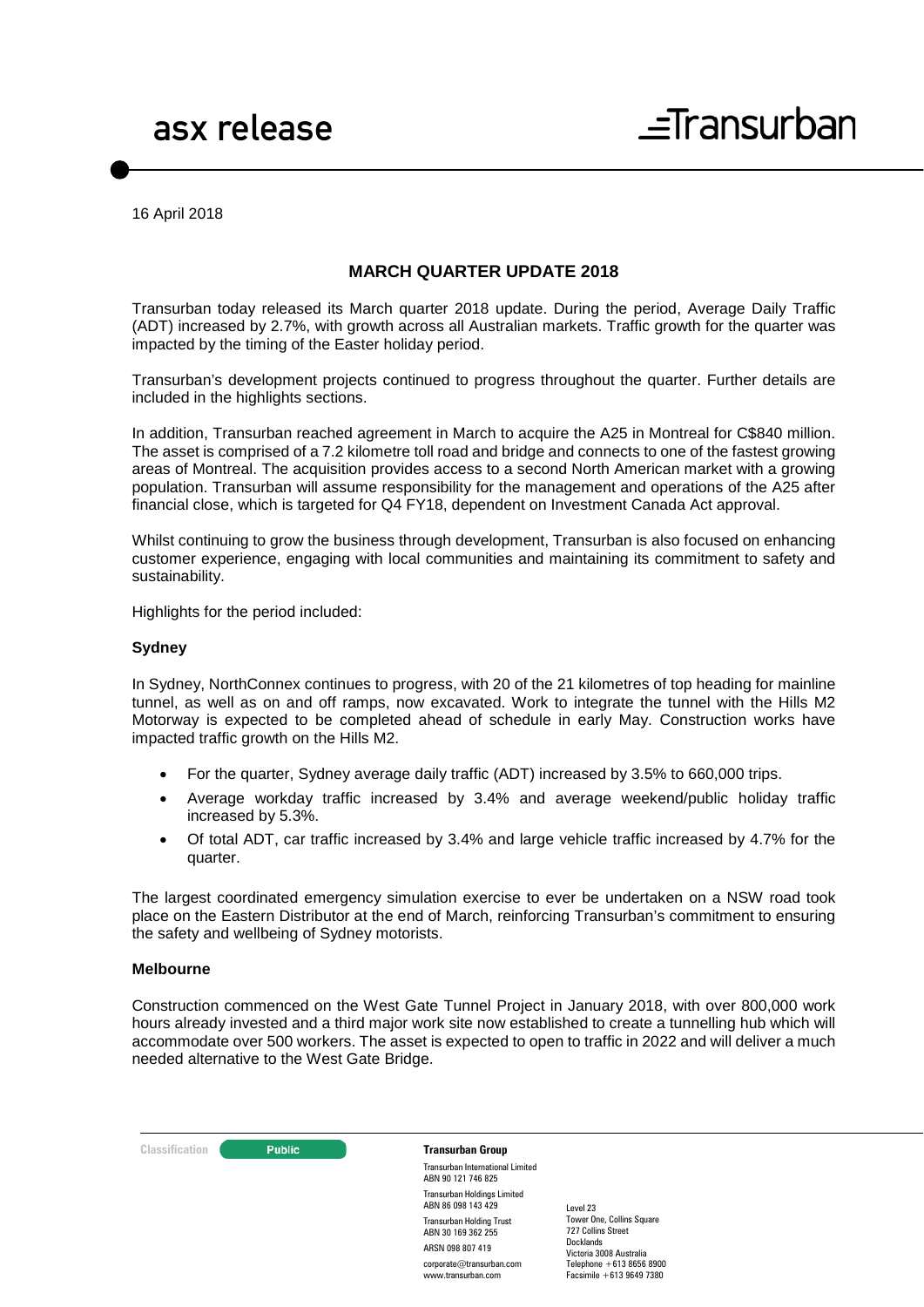The Monash Freeway Upgrade is on schedule for completion this year, with all major resurfacing works now complete.

Opening of new lanes on CityLink following completion of Transurban's CityLink Tulla Widening (CTW) works contributed to ADT growth in the quarter, although disruption continues due to the State's CTW and Swan Street Bridge works.

- For the quarter, Melbourne ADT increased by 3.2% to 831,000 transactions.
- Average workday traffic increased by 3.8% and average weekend/public holiday traffic increased by 2.5%.
- Of total ADT, car traffic increased by 3.2% and large vehicle traffic increased by 3.0% for the quarter<sup>[1](#page-1-0)</sup>.

A dynamic speed limit trial is underway on the CityLink/Tullamarine corridor, giving drivers a more reliable trip on one of Melbourne's busiest road networks. The six-month trial will see speeds increase from 80km/h up to 100km/h during off peak periods, when it's safe to do so, between Bulla Road and the Bolte Bridge. Speed limits will be increased when certain traffic volumes and weather conditions are met, using newly installed technology.

In March, Transurban opened its road to runners and walkers as part of the  $13<sup>th</sup>$  annual Herald Sun/CityLink Run for the Kids. More than 23,000 people took part, raising \$1.4 million for the Royal Children's Hospital Good Friday Appeal.

## **Brisbane**

Construction on the Logan Enhancement Project is progressing on schedule, with the first girders recently installed for the Wembley Road bridge duplication. Disruption caused by these works impacted traffic growth for the quarter on the Logan Motorway.

The Inner City Bypass Upgrade and Gateway Upgrade North (GUN) Project continue to progress. These works negatively impacted traffic growth for the quarter on the Gateway Motorway.

The insourcing of tunnel operations and maintenance is underway, with Legacy Way and Go Between Bridge fully transitioned and the transition of AirportLinkM7 scheduled for June 2018.

Gateway Motorway Services (GMS) have been announced as the new incident response and maintenance provider for the Gateway and Logan Motorways. GMS previously provided maintenance services along the Gateway Motorway.

- For the quarter, Brisbane ADT increased by 2.1% to 396,000 trips.
- For Brisbane, average workday traffic increased by 3.3% and average weekend/public holiday traffic decreased by 0.1% for the quarter.
- Of total ADT, car traffic increased by 1.1% and large vehicle traffic increased by 4.7% for the quarter.

The LinktGO app was launched in Queensland in March 2018, prior to the Commonwealth Games, to assist interstate and international travellers, with strong take up to date.

**Classification C Public Transurban Group** Transurban International Limited ABN 90 121 746 825 Transurban Holdings Limited ABN 86 098 143 429 Transurban Holding Trust ABN 30 169 362 255 ARSN 098 807 419 corporate@transurban.com www.transurban.com Level 23 Docklands

Tower One, Collins Square 727 Collins Street Victoria 3008 Australia Telephone +613 8656 8900 Facsimile +613 9649 7380

<span id="page-1-0"></span><sup>-</sup><sup>1</sup> During the prior financial year, the business completed a project which reviewed and updated vehicle classifications.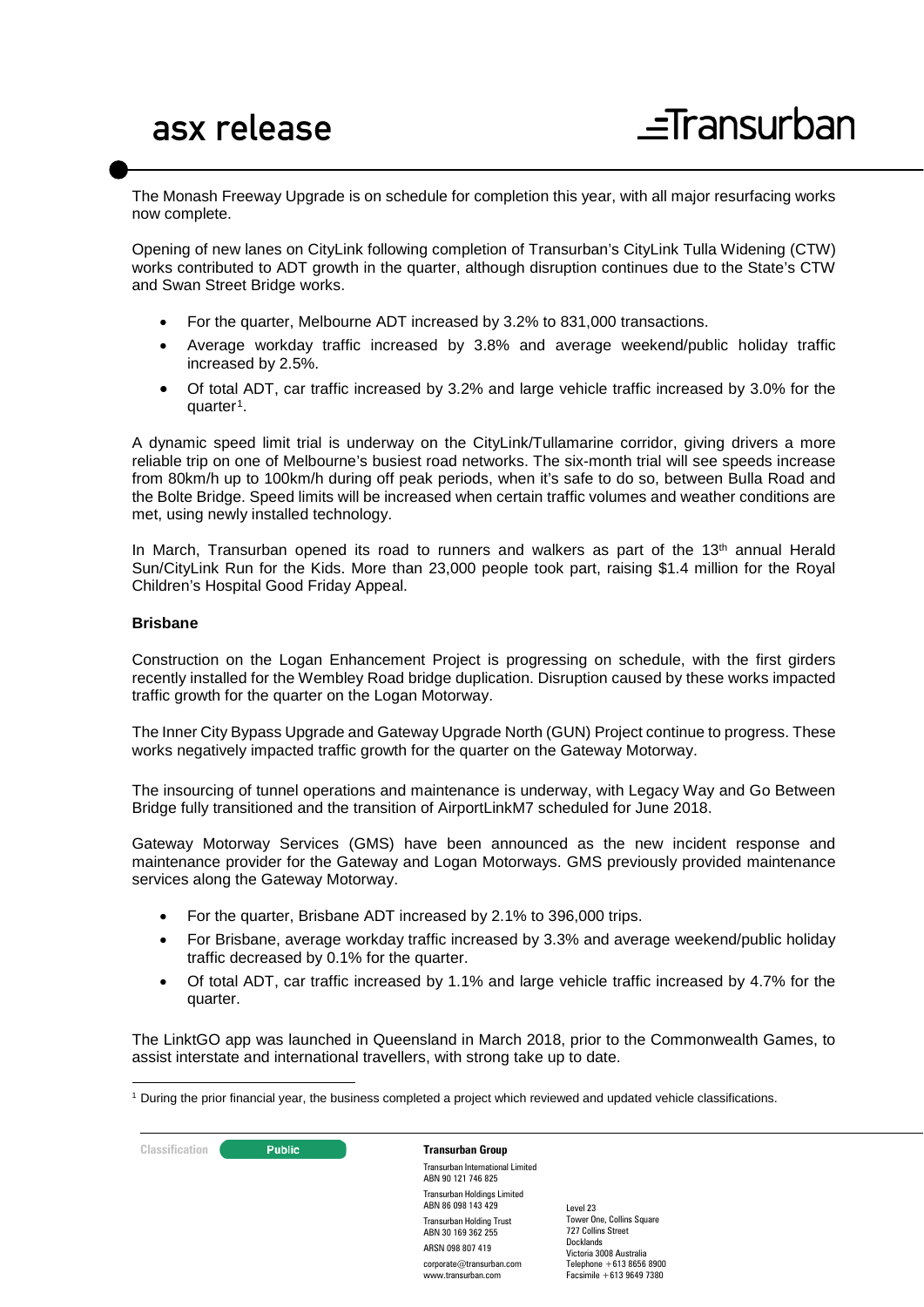#### **Greater Washington Area**

In the Greater Washington Area, the Virginia Department of Transportation (VDOT) accepted Transurban's proposal to extend the I-95 Express Lanes by 10 miles south to Fredericksburg under the existing 95 Express Lanes concession agreement. The project also includes new access points to the existing I-95 Express Lanes, including two new flyover ramps to support 28,000 workers at Marine Corps Base Quantico.

Work on the 395 Express Lanes continues to progress, with two of five construction phases completed and renovation work on the Pentagon's campus initiated. The project remains on schedule for service commencement in late 2019.

Travel-time savings continue to provide value for money, with customers experiencing average time savings during a daily peak period commute of 24 minutes on the 495 Express Lanes and 52 minutes on the 95 Express Lanes.

- For the quarter, the Greater Washington Area ADT decreased by 3.9% to 87,000 trips, impacted by adverse weather conditions and associated school and government closures.
- The average dynamic toll price for the quarter increased by 12.8% to US\$7.58 on the 95 Express Lanes.
- The average dynamic toll price for the quarter increased by 0.8% to US\$4.85 on the 495 Express Lanes.

Full traffic information for the March quarter is attached.

 $U\Omega$  $\sim$ 

**Amanda Street** Company Secretary

**Investor enquiries** Lauren Balbata Investor Relations Manager +61 3 9612 6909

**Media enquiries** Josie Brophy Senior Advisor, Media & Communications +61 4 3716 5424

### **Classification C Transurban Group**

Transurban International Limited ABN 90 121 746 825 Transurban Holdings Limited ABN 86 098 143 429 Transurban Holding Trust ABN 30 169 362 255 ARSN 098 807 419 corporate@transurban.com www.transurban.com

Level 23 Tower One, Collins Square 727 Collins Street Docklands Victoria 3008 Australia  $Telephone +613 8656 8900$ Facsimile +613 9649 7380